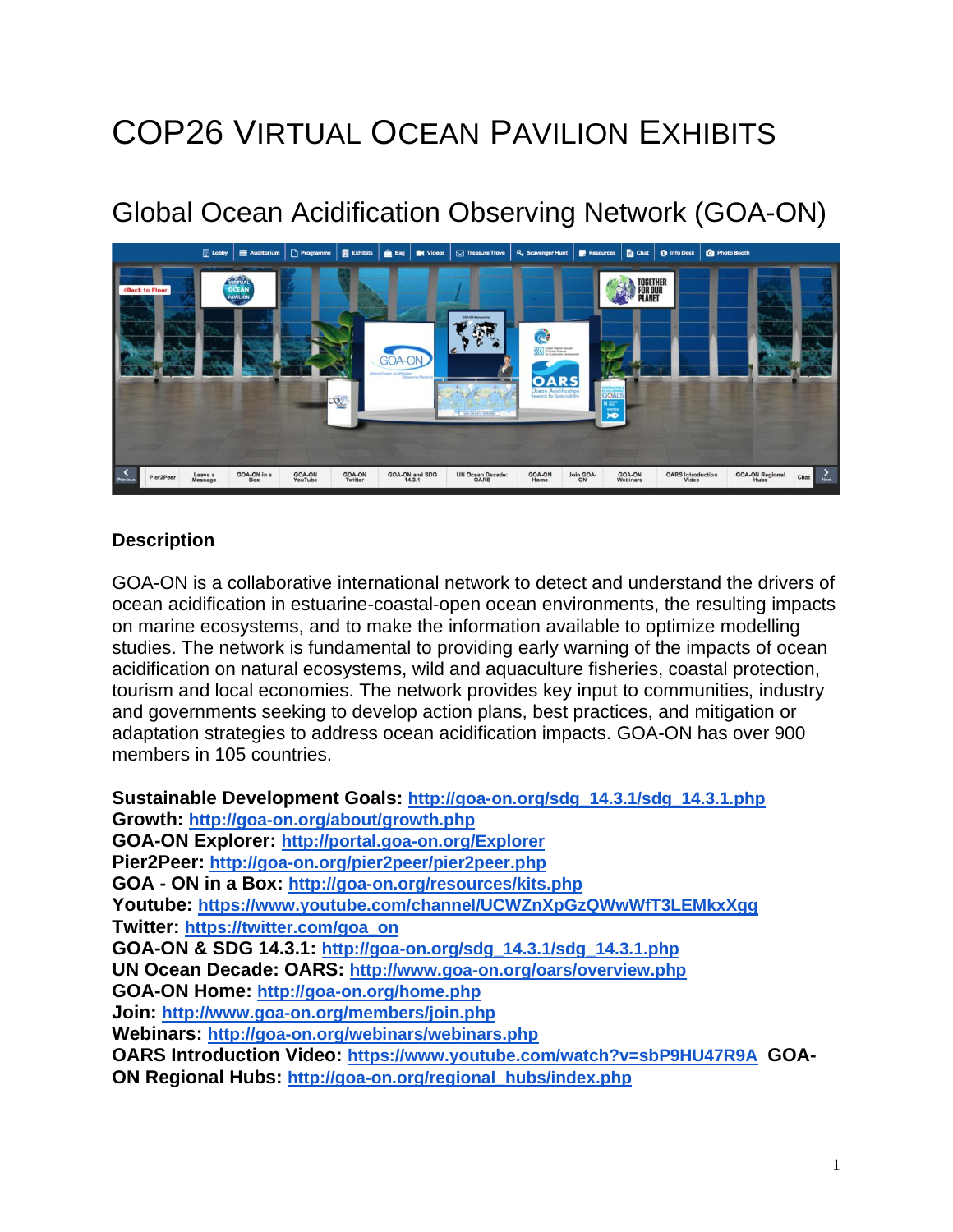## **Videos**

- 1. Introducing OARS at OAWeek2021: [https://youtu.be/-cD\\_JQg8VXw](https://youtu.be/-cD_JQg8VXw)
- 2. OA Week 2021 Playlist: <https://youtube.com/playlist?list=PLZ2ci3xomXhvFPYHxzvrDUfB8tnuNr2Yo>
- 3. OA Med Hub Intro: <https://www.youtube.com/watch?v=mcJt4C6KQLY>
- 4. Introducing the 5th International Symposium on the Ocean in a High CO2 World: [https://www.youtube.com/watch?v=19s8suNoy8U&list=PLZ2ci3xomXhvFPYHxzv](https://www.youtube.com/watch?v=19s8suNoy8U&list=PLZ2ci3xomXhvFPYHxzvrDUfB8tnuNr2Yo&index=3) [rDUfB8tnuNr2Yo&index=3](https://www.youtube.com/watch?v=19s8suNoy8U&list=PLZ2ci3xomXhvFPYHxzvrDUfB8tnuNr2Yo&index=3)
- 5. GOA-ON Ocean Decade: OARS: <https://www.youtube.com/watch?v=sbP9HU47R9A>
- 6. LOACA YouTube Channel: <https://www.youtube.com/channel/UCOi5g0d1HrBoYYaGGdj6Tig/videos>

### **Documents**

- 1. GOA-ON Requirements and Governance Plan: [https://vepimg.b8cdn.com/uploads/vjfnew/6281/content/docs/1635167605goa](https://vepimg.b8cdn.com/uploads/vjfnew/6281/content/docs/1635167605goa-on-requirements-and-governance-pdf1635167605.pdf)[on-requirements-and-governance-pdf1635167605.pdf](https://vepimg.b8cdn.com/uploads/vjfnew/6281/content/docs/1635167605goa-on-requirements-and-governance-pdf1635167605.pdf)
- 2. GOA-ON Implementation Strategy: [https://vepimg.b8cdn.com/uploads/vjfnew/6281/content/docs/1635167705goa](https://vepimg.b8cdn.com/uploads/vjfnew/6281/content/docs/1635167705goa-on-implementation-strategy-pdf1635167705.pdf)[on-implementation-strategy-pdf1635167705.pdf](https://vepimg.b8cdn.com/uploads/vjfnew/6281/content/docs/1635167705goa-on-implementation-strategy-pdf1635167705.pdf)
- 3. A Policymakers' Handbook for Addressing the Impacts of Ocean Acidification Commonwealth Blue Charter Action Group on Ocean Acidification: [https://vepimg.b8cdn.com/uploads/vjfnew/6281/content/docs/1635169309a](https://vepimg.b8cdn.com/uploads/vjfnew/6281/content/docs/1635169309a-policymakers-rsquo-handbook-for-addressing-the-impacts-of-ocean-acidification-pdf1635169309.pdf)[policymakers-rsquo-handbook-for-addressing-the-impacts-of-ocean-acidification](https://vepimg.b8cdn.com/uploads/vjfnew/6281/content/docs/1635169309a-policymakers-rsquo-handbook-for-addressing-the-impacts-of-ocean-acidification-pdf1635169309.pdf)[pdf1635169309.pdf](https://vepimg.b8cdn.com/uploads/vjfnew/6281/content/docs/1635169309a-policymakers-rsquo-handbook-for-addressing-the-impacts-of-ocean-acidification-pdf1635169309.pdf)
- 4. Creating Lasting Resilience to Ocean Acidification The Ocean Foundation: [https://vepimg.b8cdn.com/uploads/vjfnew/6281/content/docs/1635169468the](https://vepimg.b8cdn.com/uploads/vjfnew/6281/content/docs/1635169468the-ocean-foundation-oa-pdf1635169468.pdf)[ocean-foundation-oa-pdf1635169468.pdf](https://vepimg.b8cdn.com/uploads/vjfnew/6281/content/docs/1635169468the-ocean-foundation-oa-pdf1635169468.pdf)
- 5. What is Ocean Acidification? An overview by The OA Alliance: [https://vepimg.b8cdn.com/uploads/vjfnew/6281/content/docs/1635169506whatiso](https://vepimg.b8cdn.com/uploads/vjfnew/6281/content/docs/1635169506whatisoa-pdf1635169506.pdf) [a-pdf1635169506.pdf](https://vepimg.b8cdn.com/uploads/vjfnew/6281/content/docs/1635169506whatisoa-pdf1635169506.pdf)
- 6. What do Policy Makers need to know about Ocean Acidification? by The OA Alliance:

[https://vepimg.b8cdn.com/uploads/vjfnew/6281/content/docs/1635169661what](https://vepimg.b8cdn.com/uploads/vjfnew/6281/content/docs/1635169661what-do-policy-makers-need-to-know-about-oa-pdf1635169661.pdf)[do-policy-makers-need-to-know-about-oa-pdf1635169661.pdf](https://vepimg.b8cdn.com/uploads/vjfnew/6281/content/docs/1635169661what-do-policy-makers-need-to-know-about-oa-pdf1635169661.pdf)

- 7. Ocean Acidification: Insight for Policy and Integrated Management: [https://vepimg.b8cdn.com/uploads/vjfnew/6281/content/docs/1635169700oa](https://vepimg.b8cdn.com/uploads/vjfnew/6281/content/docs/1635169700oa-alliance-cmj-oa-insight-for-policy-and-integrated-management-pdf1635169700.pdf)[alliance-cmj-oa-insight-for-policy-and-integrated-management](https://vepimg.b8cdn.com/uploads/vjfnew/6281/content/docs/1635169700oa-alliance-cmj-oa-insight-for-policy-and-integrated-management-pdf1635169700.pdf)[pdf1635169700.pdf](https://vepimg.b8cdn.com/uploads/vjfnew/6281/content/docs/1635169700oa-alliance-cmj-oa-insight-for-policy-and-integrated-management-pdf1635169700.pdf)
- 8. **IOC-UNESCO: Global Ocean Acidification Observations connecting climate** and SDG indicators: [https://vepimg.b8cdn.com/uploads/vjfnew/6281/content/docs/1635169892cop26](https://vepimg.b8cdn.com/uploads/vjfnew/6281/content/docs/1635169892cop26-oa-sdg-poster-ioc-pdf1635169892.pdf) [oa-sdg-poster-ioc-pdf1635169892.pdf](https://vepimg.b8cdn.com/uploads/vjfnew/6281/content/docs/1635169892cop26-oa-sdg-poster-ioc-pdf1635169892.pdf)